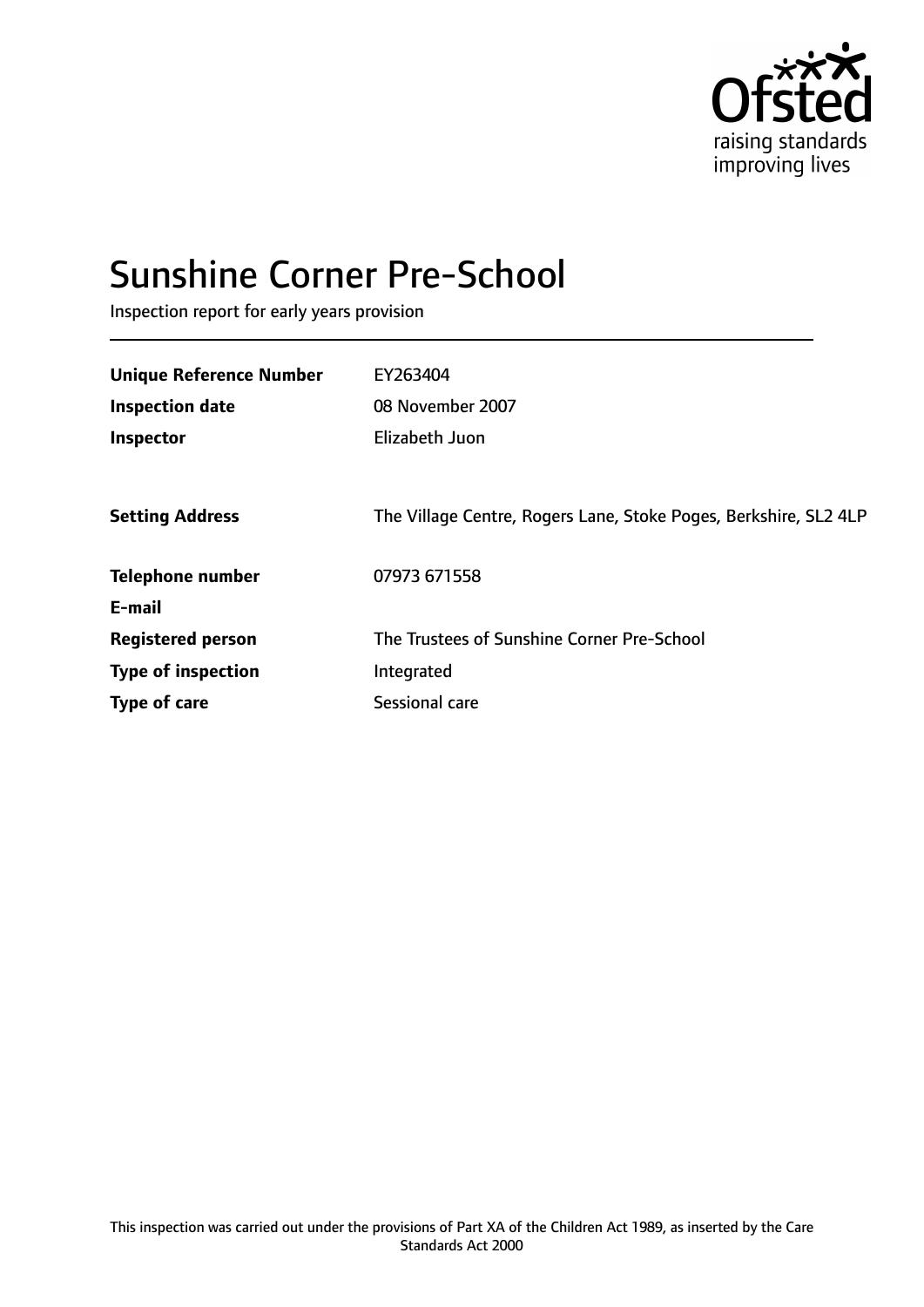#### **ABOUT THIS INSPECTION**

The purpose of this inspection is to assure government, parents and the public of the quality of childcare and, if applicable, of nursery education. The inspection was carried out under Part XA Children Act 1989 as introduced by the Care Standards Act 2000 and, where nursery education is provided, under Schedule 26 of the School Standards and Framework Act 1998.

This report details the main strengths and any areas for improvement identified during the inspection. The judgements included in the report are made in relation to the outcomes for children set out in the Children Act 2004; the National Standards for under 8s day care and childminding; and, where nursery education is provided, the *Curriculum guidance for the foundation stage.*

The report includes information on any complaints about the childcare provision which Ofsted has received since the last inspection or registration or 1 April 2004 whichever is the later.

## **The key inspection judgements and what they mean**

*Outstanding: this aspect of the provision is of exceptionally high quality Good: this aspect of the provision is strong Satisfactory: this aspect of the provision is sound Inadequate: this aspect of the provision is not good enough*

For more information about early years inspections, please see the booklet *Are you ready for your inspection?* which is available from Ofsted's website: *www.ofsted.gov.uk.*

# **THE QUALITY AND STANDARDS OF THE CARE AND NURSERY EDUCATION**

On the basis of the evidence collected on this inspection:

The quality and standards of the care are good. The registered person meets the National Standards for under 8s day care and childminding.

The quality and standards of the nursery education are good.

## **WHAT SORT OF SETTING IS IT?**

Sunshine Corner Pre-School opened in 1970. It operates from two ground floor rooms in the Village Centre Community Hall in the village of Stoke Poges. A maximum of 26 children may attend the pre-school at any one time. The pre-school is open each weekday from 09.15 to 11.45 and 12.15 to 14.45, term time only. All children share access to a secure outdoor play area.

There are currently 59 children aged from two to under five years on roll. Of these 34 children receive funding for nursery education. Children come from the village and surrounding area. The pre-school currently supports children with learning difficulties and disabilities.

The pre-school employs seven staff. Over 50% of the staff, including the manager hold appropriate early years qualifications.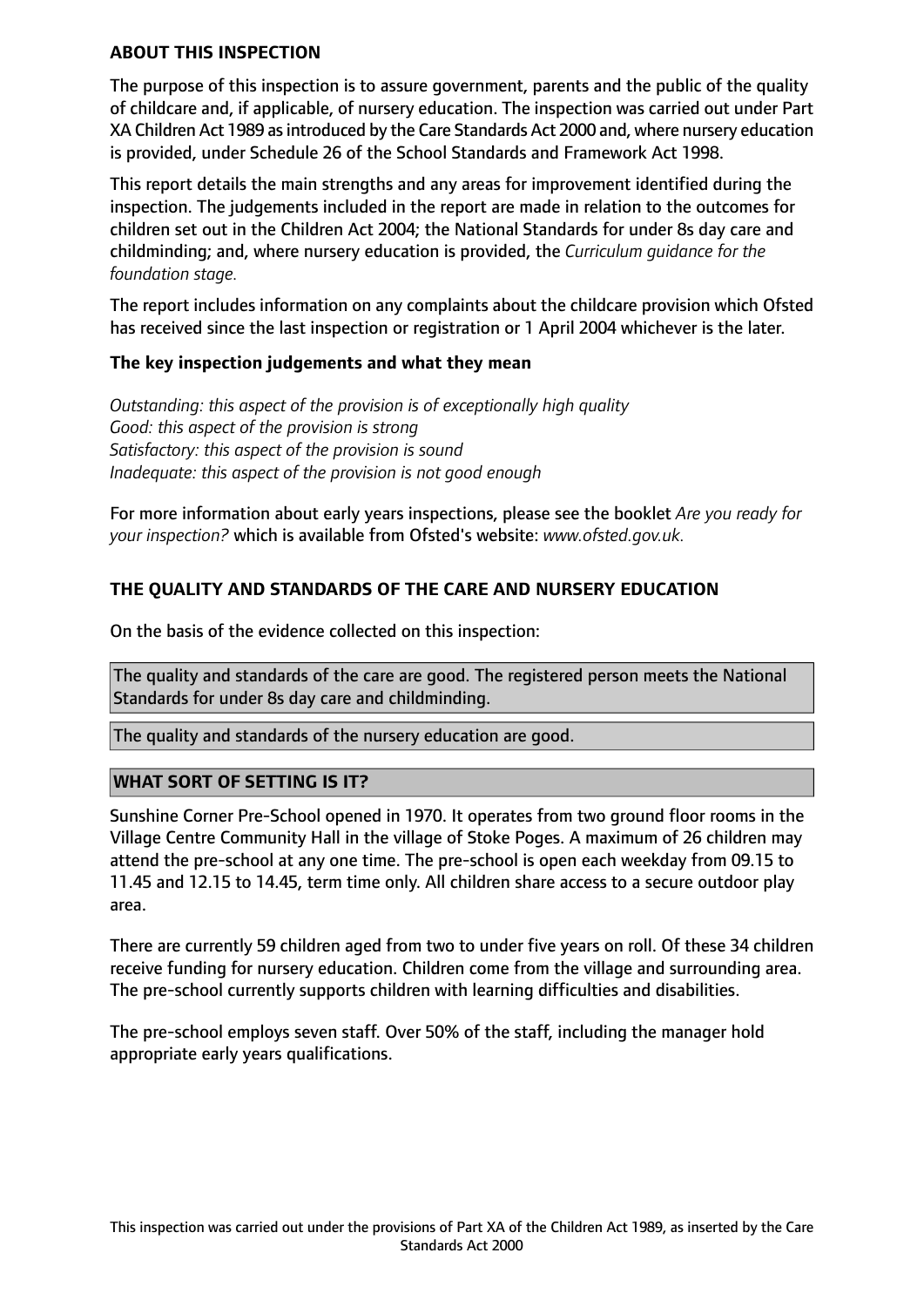## **Helping children to be healthy**

The provision is good.

Children stay healthy because staff follow current and appropriate environmental health and hygiene guidelines, policies and procedures to protect children from infection. For example, children dry their hands on paper towels and staff use disposable gloves when changing a nappy, to prevent cross contamination and safeguard children's health. Children are becoming independent in their personal hygiene routines and wash their hands after messy play and using the toilet. The children disinfect their hands with an anti-bacterial gel before eating a snack. Parents are verbally informed the gel is in use to save valuable play time instead of all children queuing to use the basins.

Children's physical development is promoted in outside play when they can practise their skills on the climbing frame, slide and pedalling tricycles. There is a weekly indoor 'gym' session and children improve their dexterity each day using a variety of small tools and utensils. Children are beginning to understand changes in their body following exercise, staff offer extra drinks and ask children why they are hot and thirsty.

Children have their health and dietary needs met because the staff work well with parents to provide a nourishing snack. Each day children bring a piece of fruit to add to the selection that is available. There is plenty for children to have as much as they need and also to become used to new flavours such as, kiwi fruit and blueberries. A daily helper is chosen to hand out the cups, plates and knives. This promotes children's confidence but does not enable children the opportunity to extend learning further, for example by using simple calculation to determine how many cups they need.

## **Protecting children from harm or neglect and helping them stay safe**

The provision is good.

Children are cared for in a welcoming, secure and safe indoor and outdoor environment. The self contained pre-school rooms are suitable for their purpose and offer adequate space for children to play freely. Children can choose from a varied range of table top activities put out by the staff and also self select from low level shelves. Many children choose torches to investigate inside the dark tent in the home corner 'camp'. Staff ensure that resources are in good condition and offer children appropriate learning opportunities, for example, all the torches are working with new batteries. There are some posters and children's artwork on display to brighten the room. However, these tend to be high out of children's line of vision and unable to provide interesting visual stimuli or information to the children such as an alphabet. Children are interested in books and there is an interesting selection available but nowhere comfortable for children to sit with their books. The garden is an asset and is appealing to the children. They can help to plant and dig in the flower bed and make 'music' by hitting the hanging saucepans with spoons.

Good safety procedures are in place to keep children safe and secure. Effective staff teaching methods and good example develops children's awareness of safety issues. For example, the children are very clear about the evacuation procedure because it is regularly practised and children stop and look for cars when crossing the car park to the garden. The garden is checked daily for hazards prior to the children using it. The written risk assessments devised by the staff mean that most hazards have been minimised. There is a bell entry system to the pre-school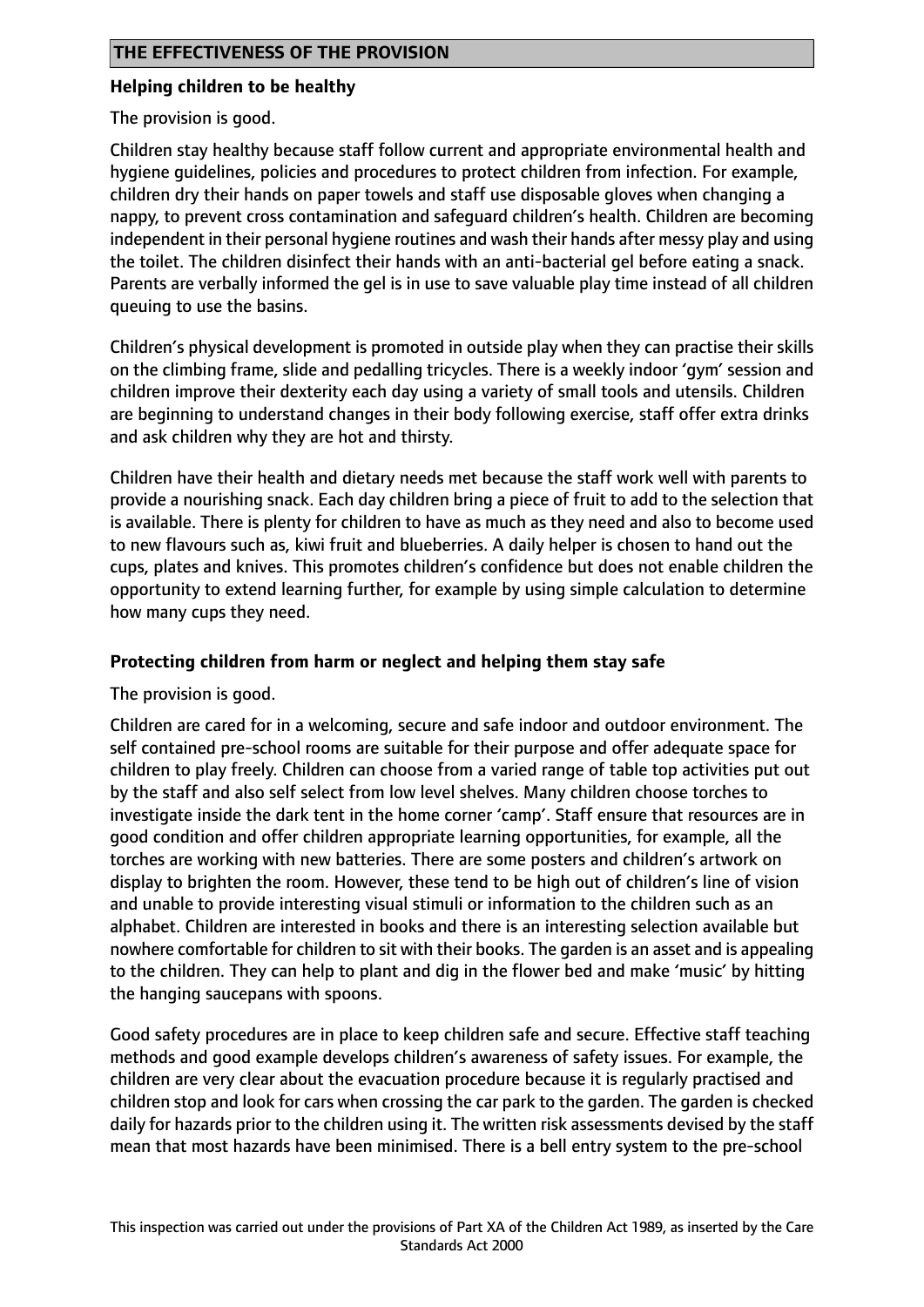door and the addition of a stairgate ensures children cannot leave without adult supervision. A reference number is allocated to each parent which must be used to identify other adults who may collect the children. Children are protected because staff understand their role in child protection and are able to put appropriate procedures into practice when necessary should concerns arise. These measures ensure children remain safe in the setting.

## **Helping children achieve well and enjoy what they do**

The provision is good.

Children arrive at the pre-school happy and confident to come in and settle down to the activities. They are greeted warmly by the staff and leave their parents without any distress. Children are familiar with the daily routines and on arrival find their names and settle on the chairs for registration. Staff work directly with children throughout the session offering the guidance, encouragement and comfort to help children feel settled. There is a well planned early years curriculum based on the Birth to three matters framework and the Foundation Stage stepping-stones ensuring children participate in age-appropriate play. Children respond to challenge and acquire new knowledge and skills. The children have friends and play alongside each other happily. Positive relationships are evident between the children and adults.

# Nursery Education

The quality of teaching and learning is good. The staff have a sound knowledge of the Early Learning Goals to ensure children make progress through the stepping-stones. Planning is comprehensive and well documented making it easy for staff to follow to ensure a varied range of learning experiences are on offer throughout the year. The activities are evaluated to gauge their worth and success in providing a learning outcome for the children. Observations of the children are carried out to enable staff to plan for children's next step in their learning. As a consequence children make good progress.

Children are friendly, inquisitive and actively involved in the activities on offer. They are confident and beginning to be independent when making choices about their play. Children are friendly, helpful and cooperative. They tidy away when asked and help serve the snack. They are developing useful social skills and staff act as good role models for the children.

Children are improving their emergent writing skills and can recognise their written name. They are provided with writing materials for example, clipboards and pencils to make 'notes' in everyday situations. Children are beginning to link sounds and letters such as, F for firework. Children are pleased to stand in front of the group showing and talking about the item they brought from home. However, these items do not have any direct link with the theme or letter of the week to extend learning. The circle time is long in relation to the two and half hours the children attend. This has an impact on the routine of the session and often means children do not have the opportunity to listen to a story. Children show an interest in books and can select from a good variety but there is no appealing seating or place for them to look at books in comfort.

During circle time children count up to 24 and sometimes more. There is evidence the children have discussed differences in height and made a chart to see who is tallest. Some children are able to recognise written numerals on cars and put the cars in a line of numerical order. However, there a few opportunities for children to calculate simple sums during the morning, for example, at snack time and registration when told there are seven adults and one visitor, the question is not asked how many does that make?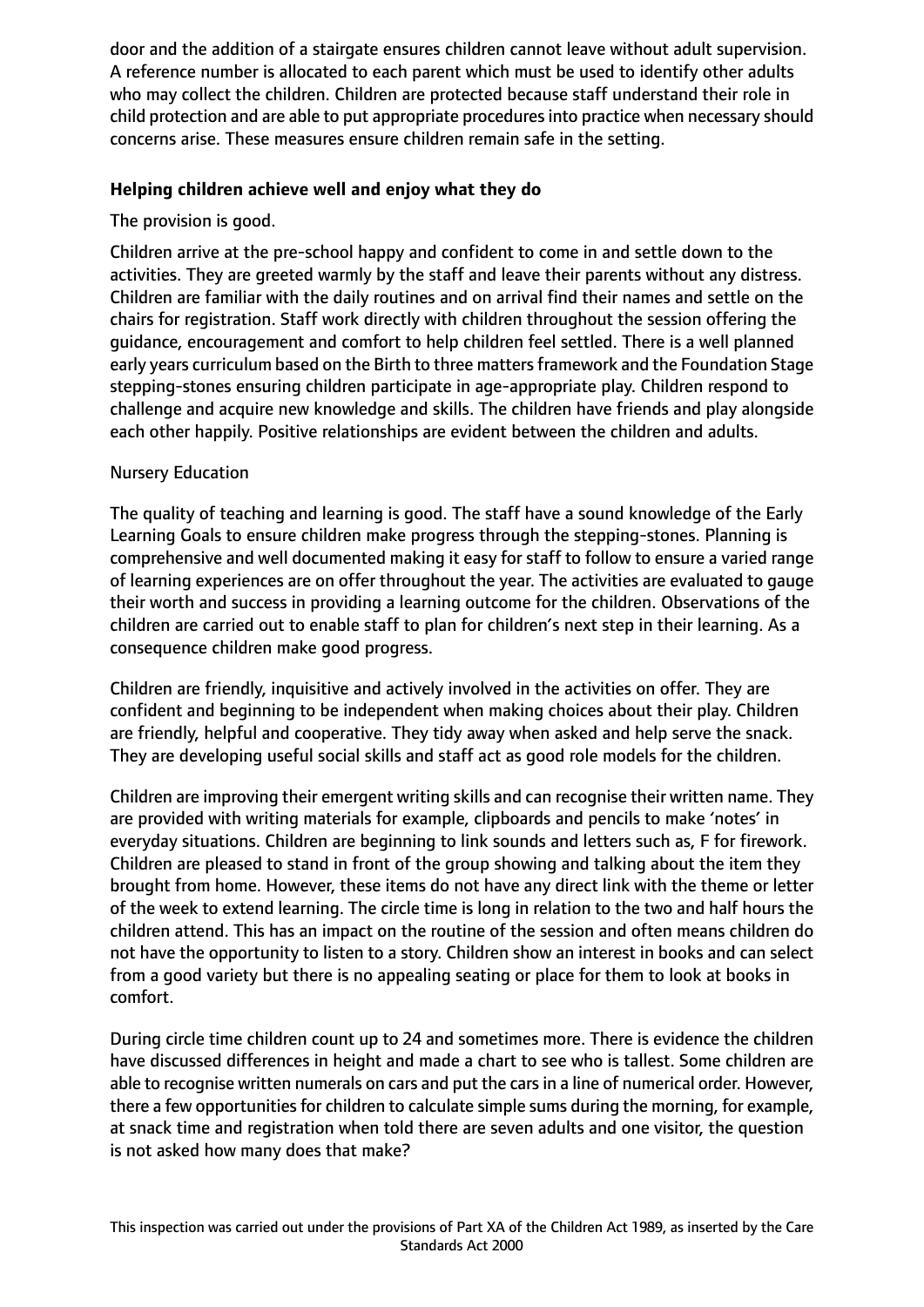Children have opportunities to develop their creativity and imagination through arts and crafts, role-play and dressing up. Staff provide an environment that reflects the background of the children and the wider community. They are beginning to learn about cultural festivals, such as Diwali, in planned activities. Children use the computer several times a week using a varied selection of educational games. Children use technology in everyday situations playing with the torches, binoculars and hole-punchers.

Children use a range of small equipment with increasing dexterity and for the correct purpose, such as scissors. Outside they are developing physical skills, such as climbing and pedalling. The garden is used to its full potential to enable children to gain confidence and competence on the apparatus and also to dig and plant flowers.

Staff use a variety of teaching methods to help children learn, they ask questions that make children think, for example, when encouraging recognition of colour and shape. Staff are able to modify activities to differentiate between the needs of less and more able children, enabling all children to participate in the learning opportunities.

## **Helping children make a positive contribution**

The provision is outstanding.

The children and their families play a full part in the pre-school because staff value their individuality and contribution. The children's keyworkers take time to get to know families so they are able to meet children's individual needs well having regard for their ability and culture. Children have opportunities to learn about themselves, each other and the world around them through the activities and resources reflecting diversity.

The pre-school has considerable experience of providing care for children who have learning difficulties and disabilities. There is a Special Educational Needs Coordinator in place who liaises well with outside agencies and other professionals to ensure children's needs are met. All staff promptly recognise if children do not appear to be reaching milestones in their development and follow robust procedures to help children of all abilities to be fully included in all activities.

Children behave very well and play together cooperatively. Children show concern by quickly saying 'sorry' if they have upset a friend. Staff are good role models, enthusiastic with a sense of fun. To promote positive behaviour and raise children's self-esteem, the staff praise and encourage children's achievements. Staff get down to children'slevel and give clear explanations to the children if they have to intervene; therefore children begin to understand right from wrong. Children's spiritual, moral, social and cultural development is fostered.

Parents receive high quality information about the care and early years education the pre-school provides through the detailed policies, notice-board and newsletters. Parents record their children's particular preferences and family background when they first start to ensure staff have an initial understanding of children's characters. Parents are warmly invited to participate in the play sessions, serve on the committee and help with fund raising. For example, the annual multi-cultural party invites parents to come into the group in traditional dress and with food from their specific culture. This helps to foster good relationships and a sense of belonging for adults and children. The partnership with parents and carers for nursery education is good. Parents are aware of the curriculum and receive information on children's progress. A well organised system of appointments gives parents the opportunity to speak directly with staff about their child each term.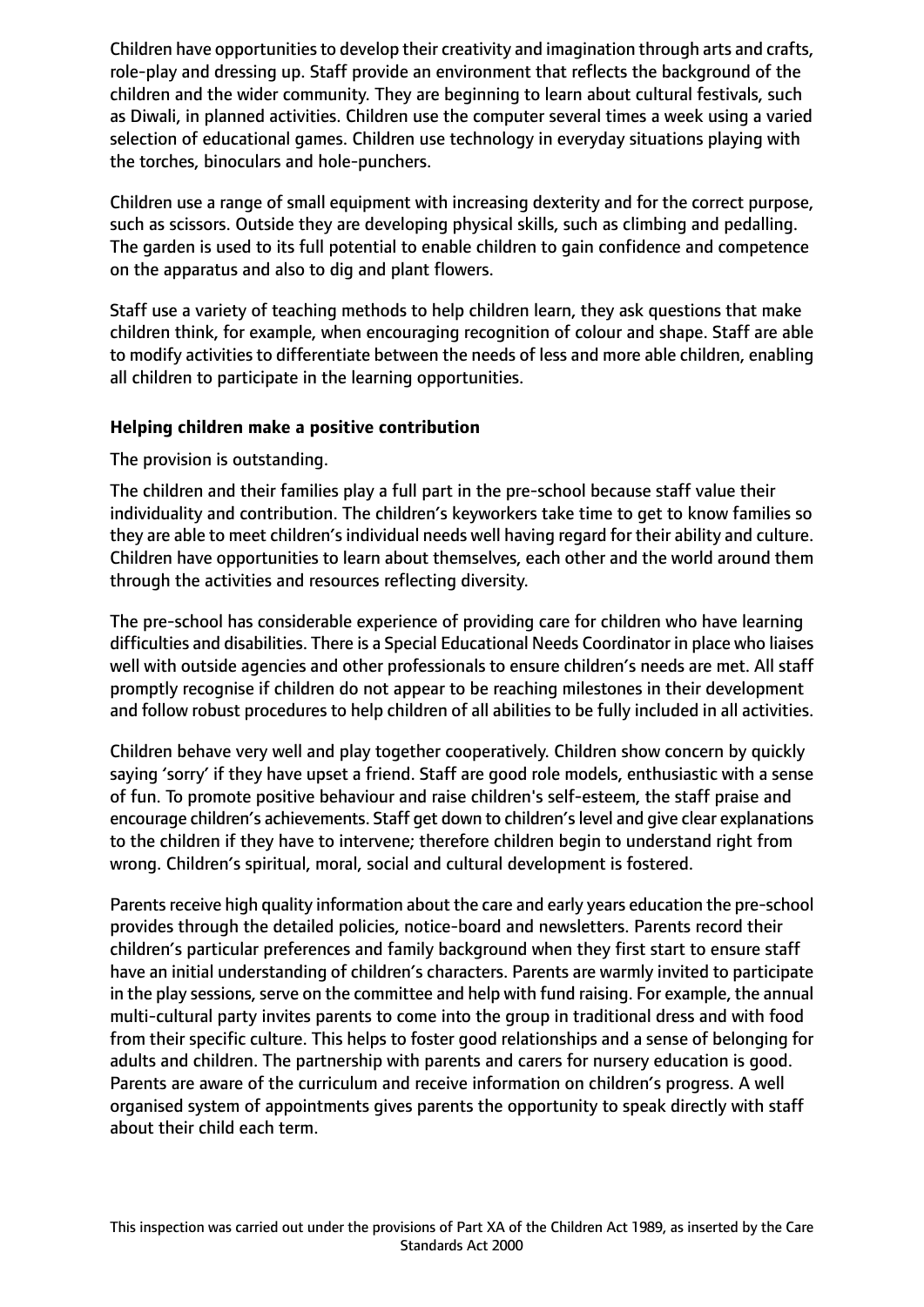## **Organisation**

The organisation is good.

Children benefit from staff who work as a cohesive team and have a commitment to continually improving their practice within the setting. Staff are actively encouraged to attend a variety of training which ensures they keep up to date with current childcare practice. High staff:child ratios are maintained to effectively support and safeguard children throughout the day. The staff team have to set up and remove the play equipment and resources each day. There are other users in the setting in the evening and restrictions exist on the amount of displays on the walls. Taking this into consideration the environment is set out well to encourage children to participate in a range of stimulating activities, such as, the camp and barbeque. However, it would enhance the room if some low level visual stimuli were available to the children, for example a number line. The children have a busy session and pack into a short period a lot of fun and play. Generally space, time and resources are well organised to encourage children's decision making. However, the packed routine can sometimes have an adverse impact if an aspect of learning is missed out, such as listening to a story. The pre-school is small and that provides a cosy atmosphere within which children feel secure.

Robust systems are in place for the vetting and recruitment of staff working directly with children. This ensures children are protected and cared for by staff who are suitable and have a knowledge and understanding of child development. The record keeping systems effectively promote children's health, safety, welfare and individual needs. All regulatory documentation is in place, up to date and stored securely to maintain confidentiality. Extensive written policies and procedures support the staff in their practical work and safeguard children's welfare effectively.

Leadership and management are good. Staff demonstrate a secure knowledge of the Foundation Stage and are involved in planning the curriculum to help children develop. Staff meet regularly to discuss children's progress. The staff understand their roles and responsibilities and the key worker system ensures children's developmental records are maintained accurately to record children's ability and achievement. The manager demonstrates an understanding of the pre-school's strengths and cites the consistent staff team and the provision of good quality activities to encourage children's development in all areas. She is aware of the need for continual improvement and has already highlighted the benefit to children of more opportunity to self select their resources. The provision meets the needs of the range of the children for whom it provides.

## **Improvements since the last inspection**

At the last care inspection the provider was asked to provide a record of all adults on the premises and improve hygiene procedures. Improvements have been made to ensure there is a record of all staff and visitors to the premises on the register and in the visitors' book and paper towels are in use for drying hands which prevents cross contamination. These measures help to safeguard children's health and welfare.

At the last inspection of nursery education the provider was asked to effectively evaluate the activities on offer and improve opportunities for children to practise writing, mark-making and gross motor-skills. Improvements have been made which ensure the children have ample opportunity to practise age appropriate pre-writing skills. They are able to play on large equipment and have a weekly exercise session which promote children's physical development.